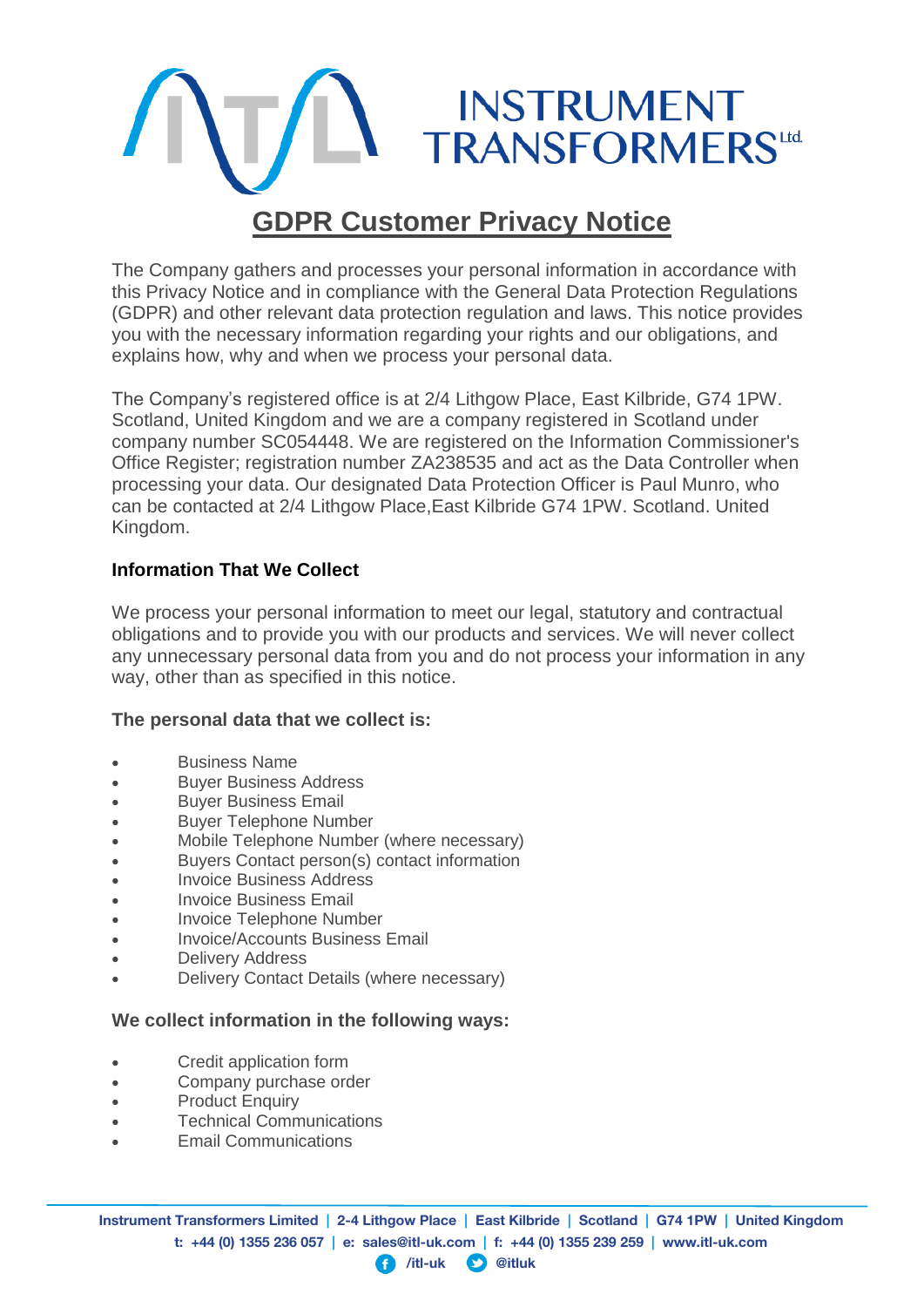

# **How We Use Your Personal Data**

The Company takes your privacy very seriously and will never disclose, share or sell your data without your consent; unless required to do so by law. We retain your data only for as long as is necessary and for the purpose(s) specified in this notice. Where you have consented to us providing you with promotional offers and marketing, you are free to withdraw this consent at any time. The purposes and reasons for processing your personal data are detailed below:

- We collect your personal data in the performance of a contract or to provide a service and to ensure that orders are completed and can be sent out to your preferred address
- We will occasionally send you marketing information where we have assessed that it is beneficial to you as a customer and in our interests. Such information will be non-intrusive and is processed on the grounds of legitimate interests.

# **Your Rights**

You have the right to access any personal information that we process about you and to request information about:

- What personal data we hold about you
- The purposes of the processing
- The categories of personal data concerned
- The recipients to whom the personal data has/will be disclosed
- How long we intend to store your personal data for
- If we did not collect the data directly from you, information about the source

If you believe that we hold any incomplete or inaccurate data about you, you have the right to ask us to correct and/or complete the information and we will strive to do so as quickly as possible, but certainly within legal timeframes, unless there is a valid reason for not doing so, in which case you will be notified.

You also have the right to request erasure of your personal data or to restrict in accordance with the data protection laws; as well as to object to any direct marketing from us. Where applicable, you have the right to data portability of your information and the right to be informed about any automated decision-making we may use.

If we receive a request from you to exercise any of the above rights, we may ask you to verify your identity before acting on the request. This is to ensure that your data is protected and kept secure.

# **Sharing and Disclosing Your Personal Information**

We do not share or disclose any of your personal information without your consent, other than for the purposes specified in this notice or where there is a legal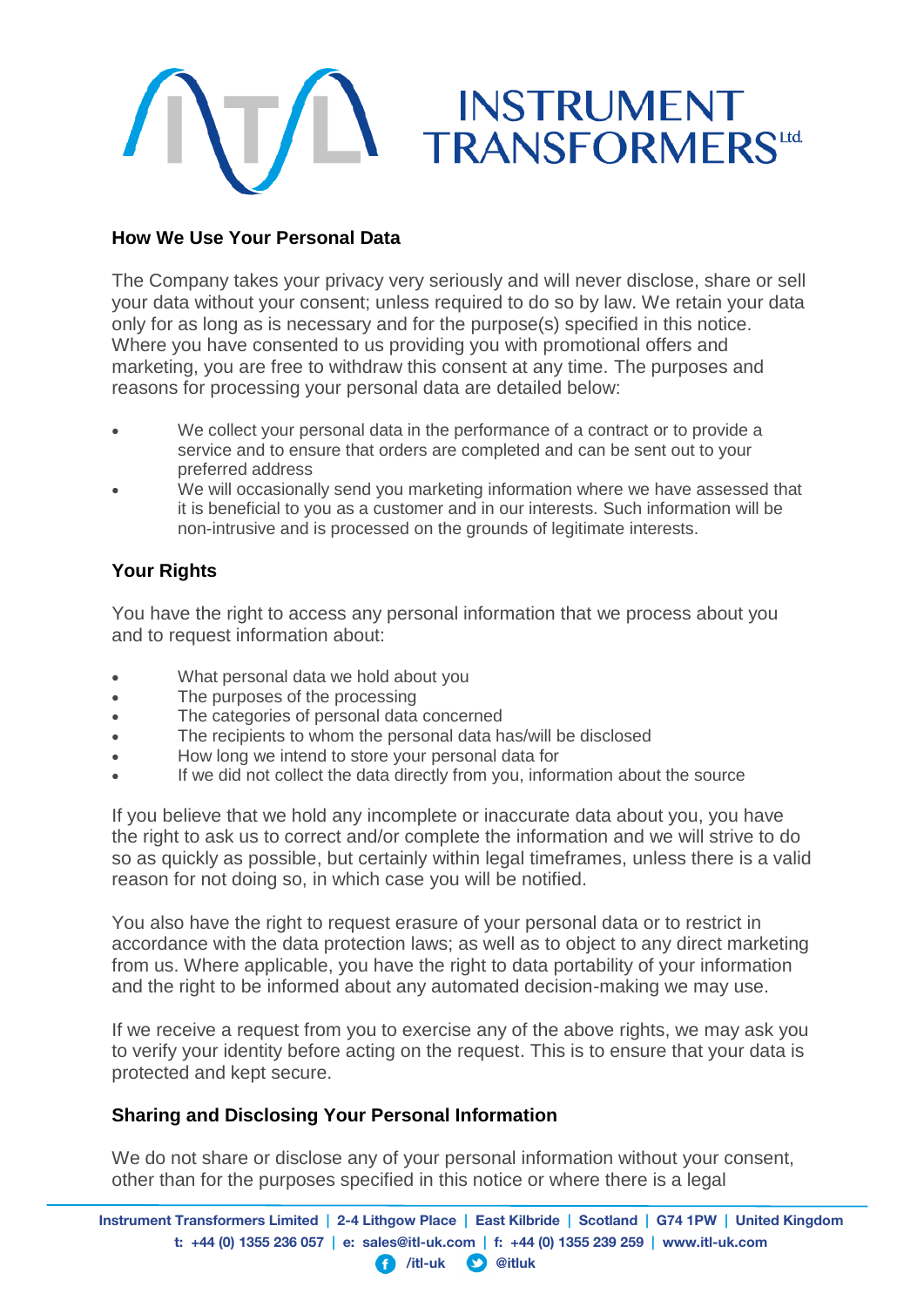

requirement. We may use third parties to provide the below services and business functions; however, all processors acting on our behalf process your data only in accordance with instructions from us and comply fully with this privacy notice, the data protection laws and any other appropriate confidentiality and security measures.

IDS & Company - (Company Accountants) WorldPay – (Online Payment Transactions Only)

# **Safeguarding Measures**

We take your privacy seriously and take every reasonable measure and precaution to protect and secure your personal data. We work hard to protect you and your information from unauthorised access, alteration, disclosure or destruction and have several layers of security measures in place, including**:**

- Firewalls
- Malware
- Anti-virus
- Spyware
- Software and operating systems updates
- Individual login and password
- Daily backups removed from premises
- Secure drives
- Secure archiving
- Card details are not retained

Our email hosting & archiving servers are in Dublin (Ireland) & Amsterdam (The Netherlands) and include Amazon, IBM & Microsoft.

Our website is hosted on servers located in Scottsdale Arizona (USA),

Our online payment servers are hosted by WorldPay.

Under GDPR these organisations would be considered Sub-processors.

#### **Transfers Outside the EU**

Personal data in the European Union is protected by the General Data Protection Regulation (GDPR) but some other countries may not necessarily have the same high standard of protection for your personal data. We do not transfer or store any personal data outside the EU.

# **Consequences of Not Providing Your Data**

You are not obligated to provide your personal information to us. However, as this information is required for us to provide you with our services, we will not be able to offer some/all our services without it.

**Instrument Transformers Limited | 2-4 Lithgow Place | East Kilbride | Scotland | G74 1PW | United Kingdom t: +44 (0) 1355 236 057 | e: sales@itl-uk.com | f: +44 (0) 1355 239 259 | www.itl-uk.com**

#### **/itl-uk @itluk**